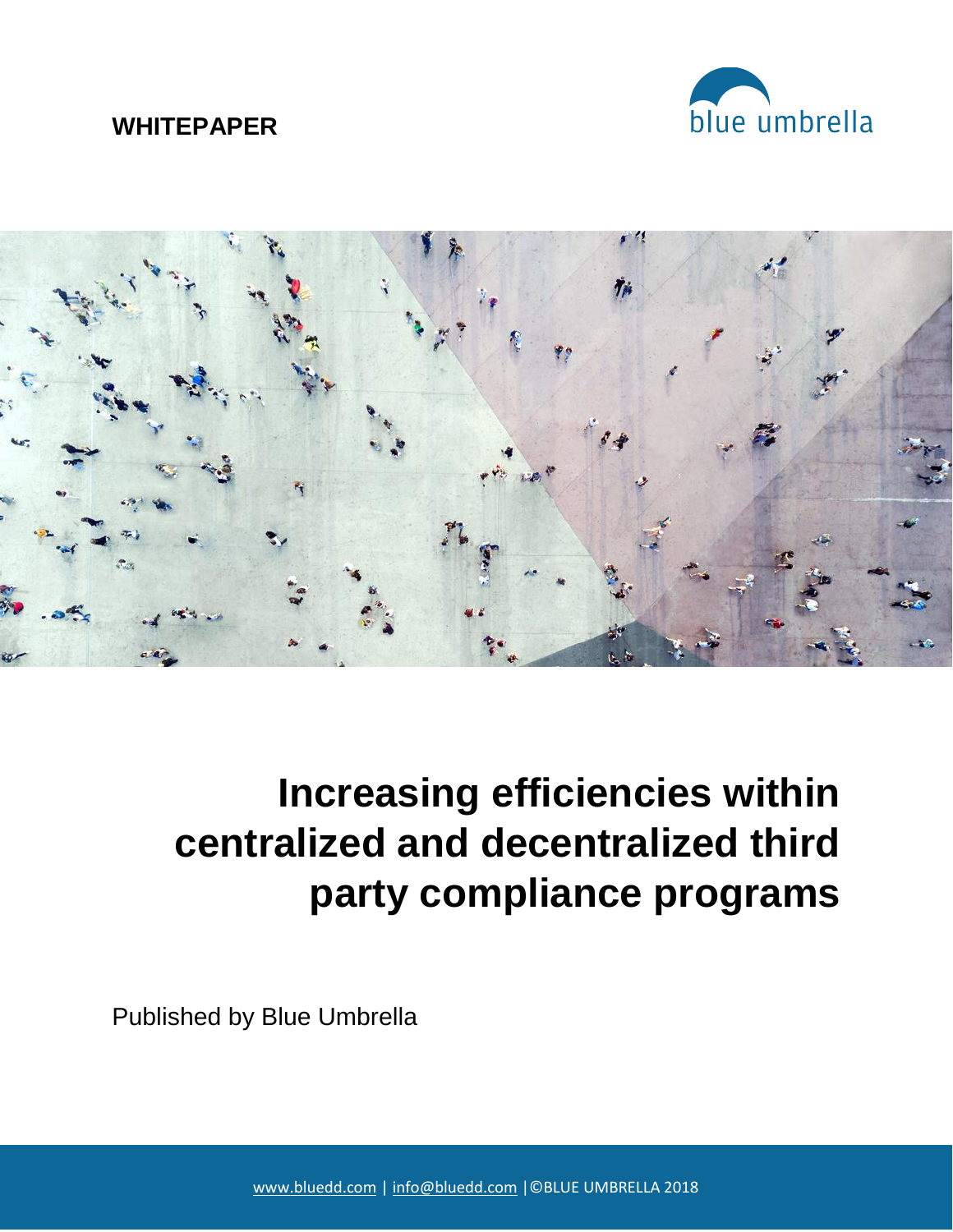# **Contents**

# Contents

| 1. |  |  |  |
|----|--|--|--|
| 2. |  |  |  |
|    |  |  |  |
| 2. |  |  |  |
| 3. |  |  |  |
| 1. |  |  |  |
| 2. |  |  |  |
| 3. |  |  |  |
| 4. |  |  |  |
| 5. |  |  |  |
|    |  |  |  |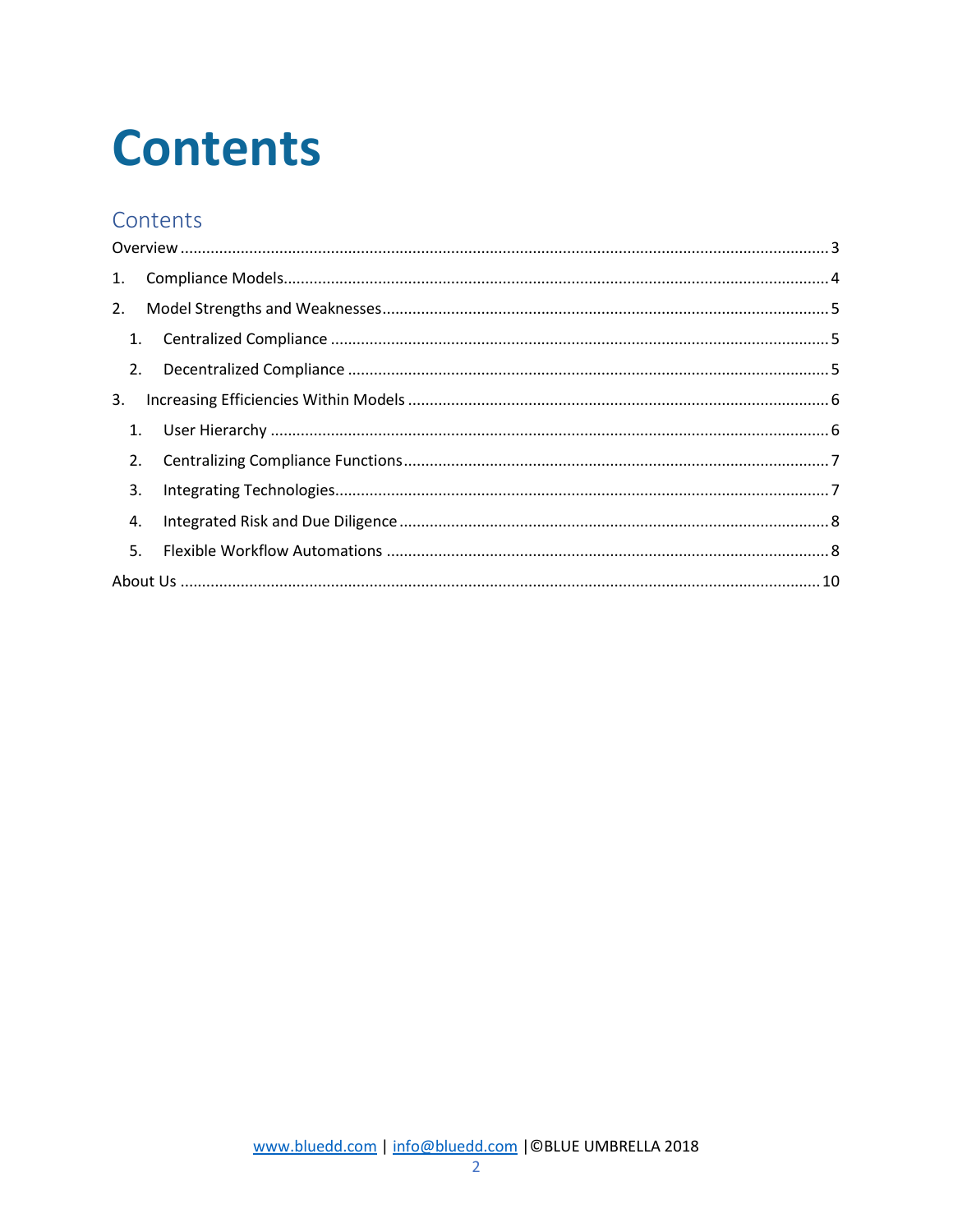# <span id="page-2-0"></span>**Overview**

As the United Nations Global Compact [discusses](https://www.globalcompact.ca/designing-an-anti-corruption-compliance-program-a-guide-for-canadian-businesses/) in their business anticorruption guide, different compliance models have their own strengths and weaknesses with regard to control, consistency and understanding of local nuance. While decentralized compliance departments have regional teams that are closely attuned to their local compliance environments, centralized compliance departments tend to retain greater control and consistency over their processes. Though each model has its own weaknesses just as it has its own strengths, with careful consideration and program structuring these weaknesses can be addressed and managed in a compliance department.

This whitepaper is meant to guide you through the strengths and weaknesses of centralized and decentralized compliance models, and how to improve programs operating on either model.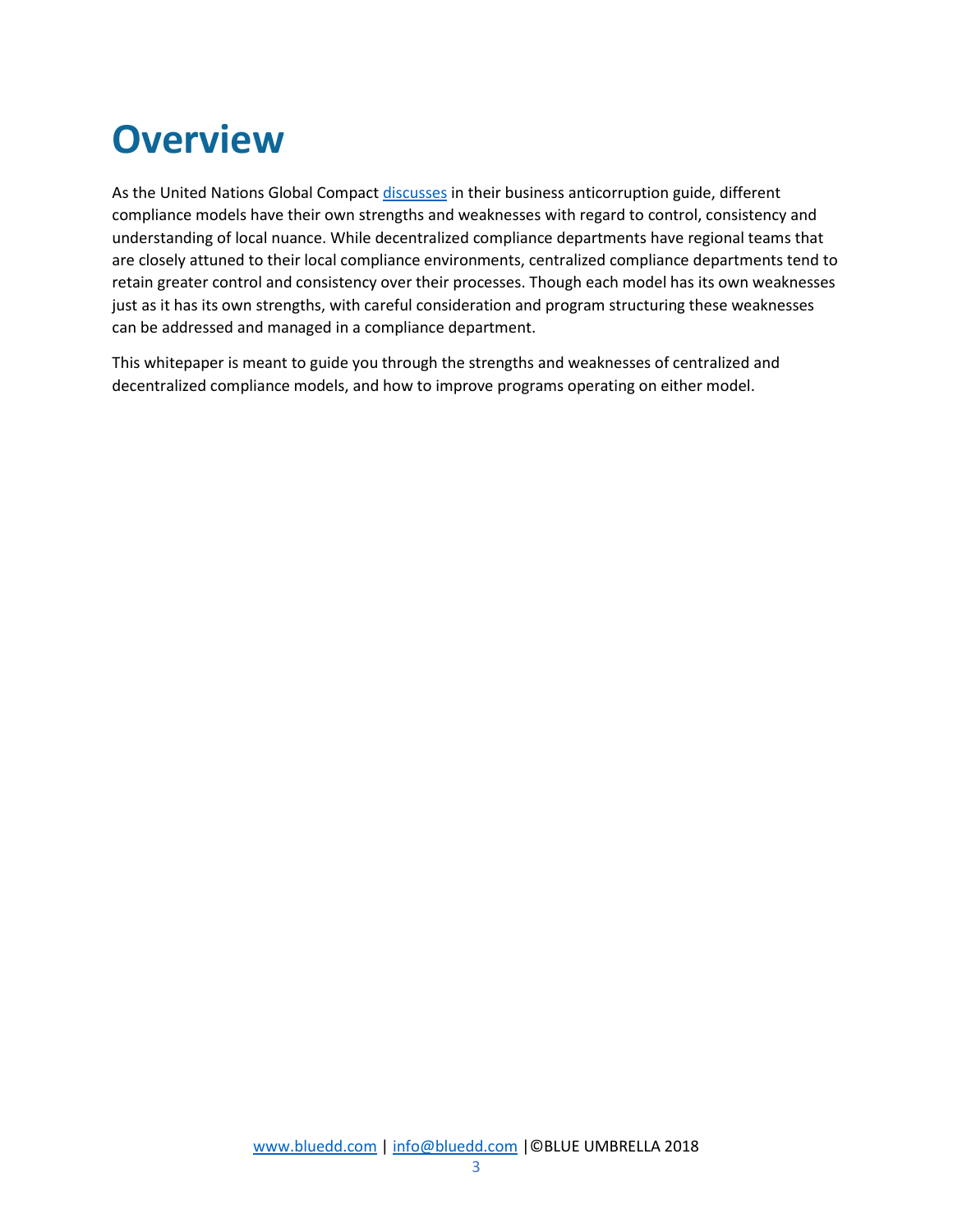# <span id="page-3-0"></span>**1. Compliance Models**

**Centralized compliance** typically involves a single, central compliance team operating in one location, with a top-level Chief Compliance Officer who retains central oversight over the business's compliance functions, determines compliance policies and sets guidelines.

**Decentralized compliance**, by contrast, maintains a more widespread and flexible structure, with multiple compliance offices across various regions. Compliance officers sometimes report to their respective local supervisors, who are usually mid-level managers, but also hold responsibilities to a central legal or compliance function. Typically, there is some degree of oversight from the core even in a decentralized compliance model.

Although hybrid programs that combine both features exist, centralized and decentralized compliance structures are the two predominant model types.

As with any organizational structure, both centralized and decentralized compliance models have their own strengths and weaknesses. The ideal model for each organization depends on the organization's own unique business needs, expectations, resources as well as internal politics and company culture.

- ✓ **Centralized compliance** usually features a single, central compliance team in one office under a Chief Compliance Officer.
- ✓ **Decentralized compliance** usually features multiple compliance teams in different offices globally, reporting to local supervisors as well as global legal or compliance teams
- $\checkmark$  Each model has its own strengths and weaknesses, and the ideal model depends on an organization's own needs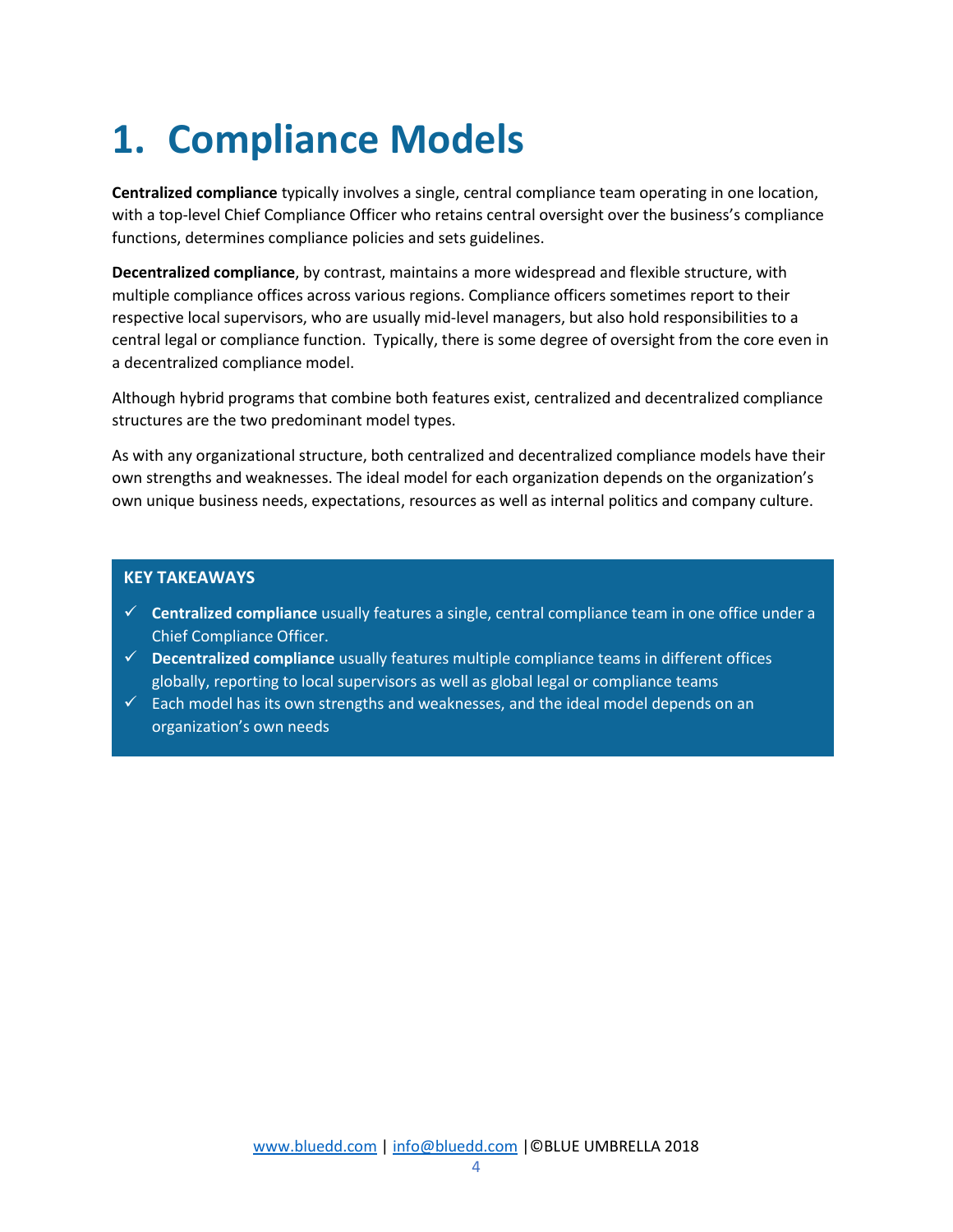# <span id="page-4-0"></span>**2. Model Strengths and Weaknesses**

### <span id="page-4-1"></span>**1. Centralized Compliance**

A centralized model's key strengths include its high degree of program control, ability to consistently apply processes, effective intra-team communication and ability to share resources among team members. With all compliance functions under their jurisdiction, the program's Chief Compliance Officer can maintain central oversight and direct control over compliance, clearly establishing the program and ensuring it is being applied consistently across all areas. Since all team members operate in the same location, communication between team members is typically strong and resources can be more easily shared within the team.

Although centralized models allow for a greater degree of control, they also tend to be less flexible, and thus it is harder to adapt or change a centralized program if required. The local nuance and regional expertise that decentralized models possess are also lost when compliance is housed in one location.

#### **KEY TAKEAWAYS**

- ✓ **Key strengths in centralized models:** high level of control over program, consistent application of processes, effective communication, ability to share resources among team members
- ✓ **Key weaknesses in centralized models:** less flexibility, less local nuance and regional expertise

### <span id="page-4-2"></span>**2. Decentralized Compliance**

Flexibility and understanding of local nuances are chief advantages of a decentralized model. With more mid-level managers, each compliance team retains more autonomy and can quickly make time-sensitive decisions without waiting for approval from a top-level authority. Local compliance teams also possess a deeper understanding of local nuance and the risks specific to their region, allowing them to better evaluate, mitigate and deal with cases in their jurisdiction.

Without a compliance function spread across multiple locations and teams, however, decentralized programs are prone to inconsistent applications of the program and poor communication. The large number of decision-makers in a decentralized program often results in less coordination and consistency of policy application across teams, in addition to diffuse or vague compliance responsibilities for the team member. Similarly, it is difficult for compliance to piece together a larger picture of risk within the organization because risk information comes from multiple, disparate sources. As such, it is challenging to track how risks are evolving and where they are originating across the program.

- ✓ **Key strengths in decentralized models:** flexibility, understanding of local nuances
- ✓ **Key weaknesses in decentralized models:** inconsistent application of processes, poorer communication, difficulty understanding risks across entire program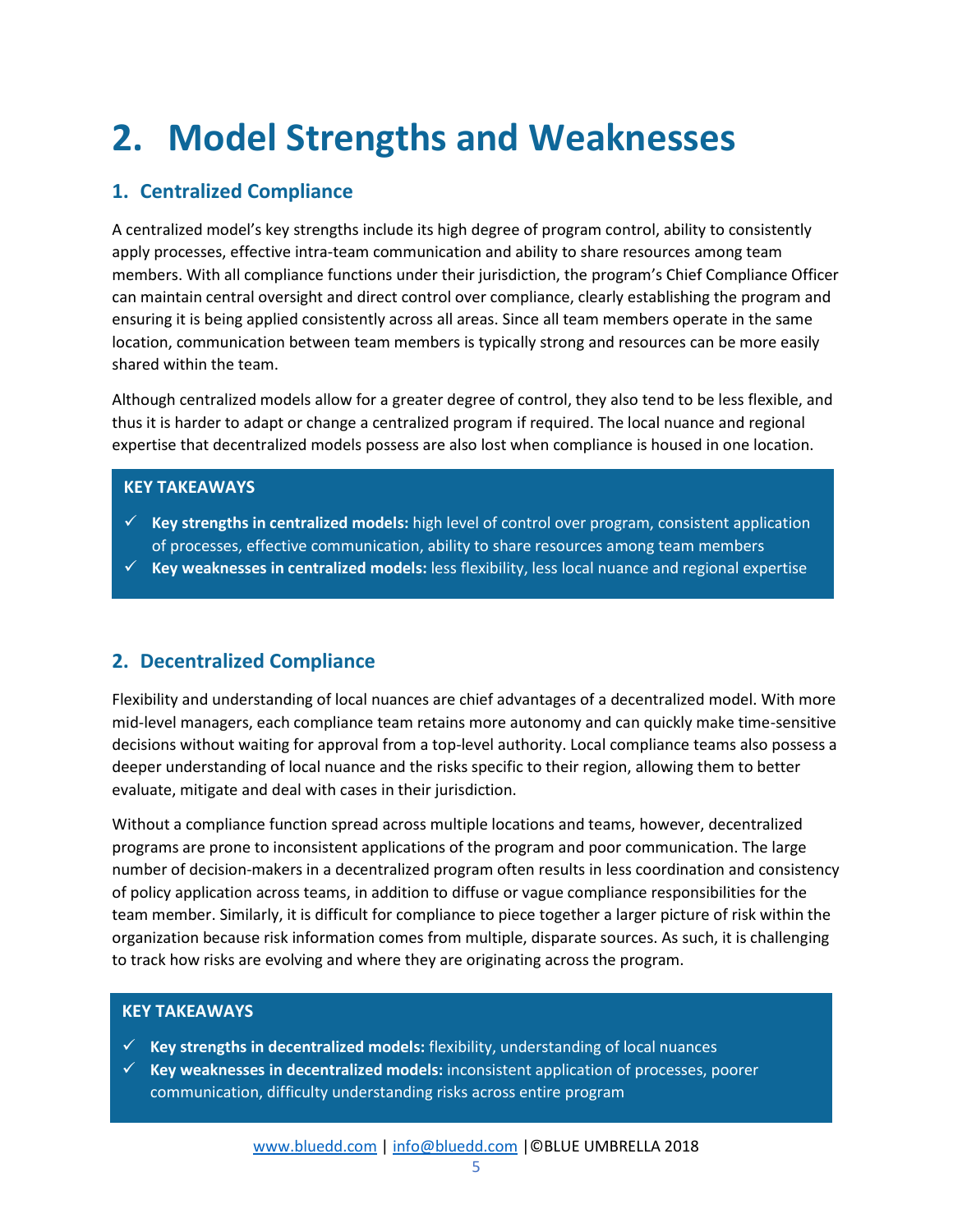# <span id="page-5-0"></span>**3. Increasing Efficiencies Within Models**

After assessing the benefits and disadvantages of both models, how can you determine which one is better? The answer depends on the specifics of your own organization and its business needs. The size, structuring and nuances of your program will determine what model fits best for you.

The challenge for compliance professionals is to find a solution that reduces pain points in each compliance model without compromising the advantages. Without resorting to large-scale operational and potentially disruptive changes, third-party compliance technologies can actually be employed to accomplish this, providing controls and accommodating for the pain points in your program while still preserving its strengths. Certain elements of effective technologies such as flexible workflow automations or user hierarchy can help increase efficiencies within compliance programs regardless of the compliance model used.

### <span id="page-5-1"></span>**1. User Hierarchy**

The ability to establish user hierarchies is extremely useful, as it allows for stricter data privacy measures and greater control over program structure.

Although beneficial for any program, this is particularly useful for those operating on decentralized models, which typically involve multiple compliance teams that are spread across the globe. Effective technologies can restrict a compliance user's accessibility so that they only see third parties relevant to their jurisdiction or third parties they are responsible for, ensuring irrelevant and potentially confidential corporate information stays private.

Conversely, user hierarchy can also provide total visibility for a global chief compliance officer, or greater access for multiple mid-level managers, who may require more information at the regional level. For decentralized programs, the ability for technology to provide this degree of control across all its compliance teams can help with establishing a strong, well-defined program while still accounting for local requirements and data privacy concerns.

- $\checkmark$  User hierarchy functionality promotes data privacy and greater program control, which is especially useful for decentralized programs
- $\checkmark$  Different levels of user hierarchy can allow users to see only information relevant to their region or their responsibilities, or can allow managers greater access for central oversight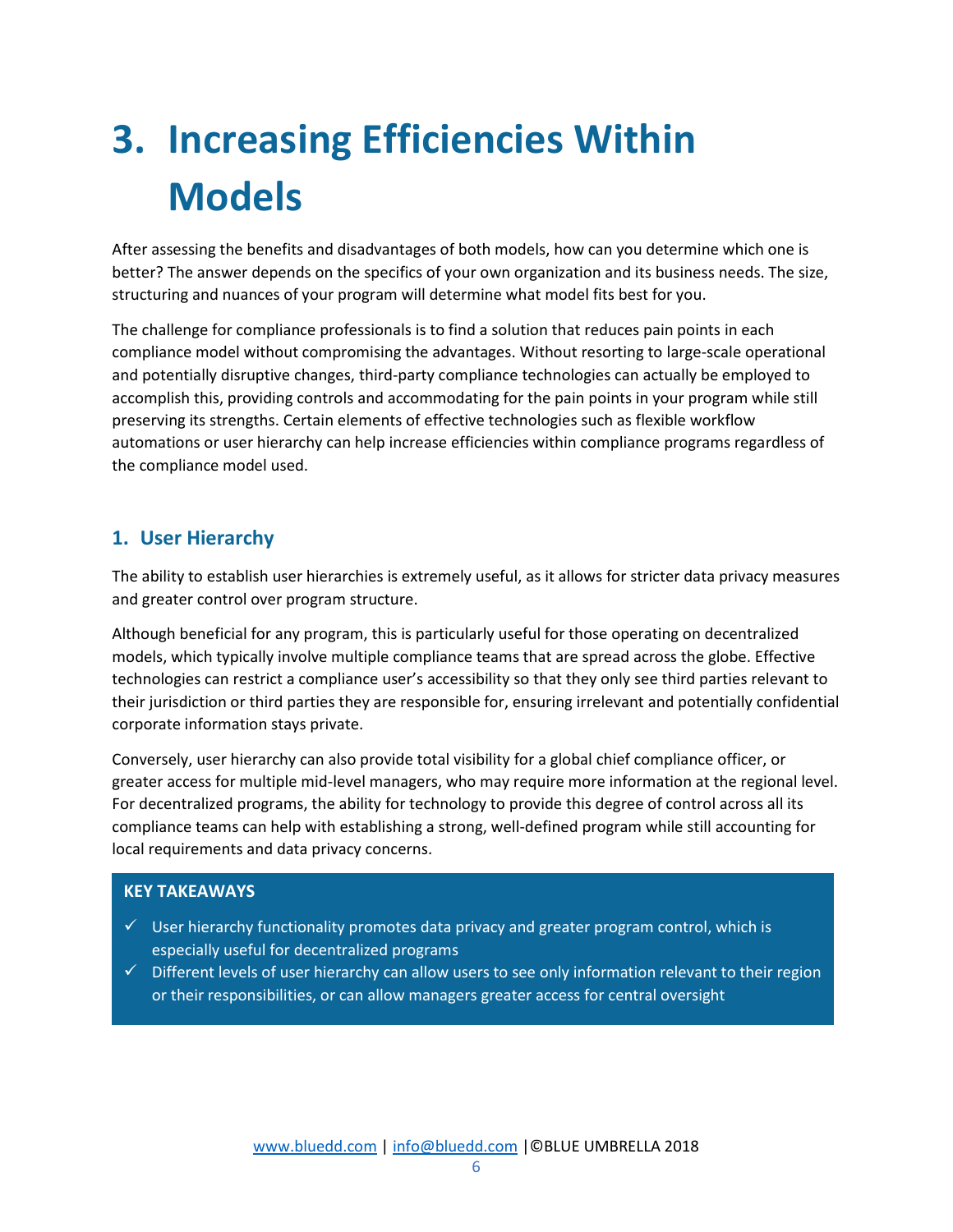### <span id="page-6-0"></span>**2. Centralizing Compliance Functions**

Regardless of whether your organization operates using a centralized or decentralized model, both models can benefit from centralizing their compliance functions. Centralization involves integrating all relevant compliance information in a single technology platform, including a third party's information, third party risks, due diligence reports, questionnaire documents and more. For programs with multiple offices, putting all compliance information in one location vastly improves organization and allows compliance team members to cross-reference once-disparate pieces of information.

Centralizing compliance functions allows users worldwide to easily access, use and update required information from the same source. Similarly, technologies allow users to communicate with other compliance team members about relevant changes through the platform. This is particularly useful for decentralized compliance programs, which often face communication challenges and have difficulty documenting how risks are changing across their program.

#### **KEY TAKEAWAYS**

- $\checkmark$  Centralizing compliance functions consolidates all compliance information in a single platform, such as third party information, reports and relevant documents
- $\checkmark$  Compliance centralization leads to better organization, better documentation and a deeper understanding of third party risk across the program

### <span id="page-6-1"></span>**3. Integrating Technologies**

Integration is also a related aspect of program centralization, and while it can benefit both compliance models, it holds significant value for decentralized programs. Many compliance programs involve the use of multiple sources and systems for their program, such as HR programs, procurement programs and finance systems, as well as traditional paper or file folders. Since information is disparate and spread across various platforms, it can be difficult to document, track and manage information, especially for decentralized systems which have information scattered across several office locations. Sophisticated technologies will be able to integrate enterprise-level systems with their own platform in order to house all compliance information in one place.

#### **KEY TAKEAWAYS**

 $\checkmark$  Integrating disparate information sources and systems leads to improved documentation, information tracking and information management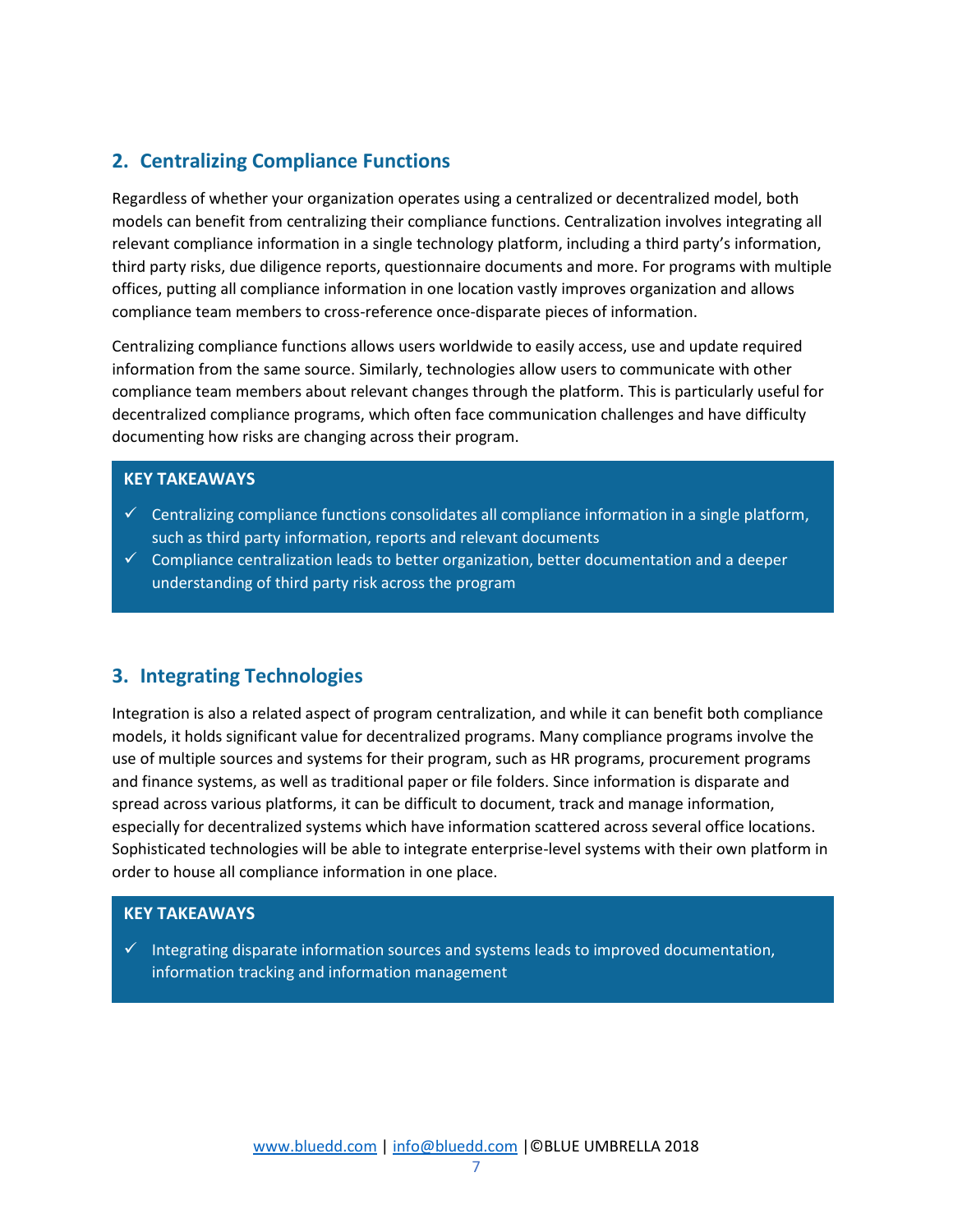## <span id="page-7-0"></span>**4. Integrated Risk and Truly Global Due Diligence**

Closely related to centralizing a compliance program's functions is integrating risk and due diligence within a platform. Once a program is centralized, effective compliance technologies will be able to integrate risk and due diligence onto the platform, putting all relevant risk information like due diligence reports, questionnaire responses and flags, other risks and issues and risk calculations in one place to generate a comprehensive risk profile. When third party risk information is integrated into a platform, compliance professionals can cross-reference different pieces of risk information and evaluate them as a whole, resulting in a holistic understanding of what risks exist for a third party and how to manage them.

Technology can also help to standardize due diligence scopes across jurisdictions, particularly in a decentralized model. One of the challenges of allowing regions to operate their own fully or semiautonomous third party compliance programs is that due diligence scope and quality can vary greatly from region to region. While regional teams typically prefer to retain control of their vendors and have direct interaction in case of any follow-up on report findings, moving to a truly global provider who can meet both such criteria is a central building block to a fully defensible program.

Similarly, once risk is integrated into a platform, technology can be used to see the larger scope of how third party risks are evolving across a jurisdiction, an entire region or your entire program. This is particularly relevant to decentralized models, which often have difficulty understanding how risks are changing on a wider scale. Effective platforms will be able to extract data on such information and create relevant statistics.

#### **KEY TAKEAWAYS**

- $\checkmark$  Risk and due diligence that is integrated within a platform helps provide a high-level, holistic understanding of your third parties
- $\checkmark$  Choosing a global due diligence provider can provide your local teams with local contacts for follow-up and more control, ensuring a globally consistent program
- $\checkmark$  Where third party risks are originating from and how they are developing throughout your entire program can be understood through technology
- $\checkmark$  Effective technologies can provide statistics and data on how your third party risks are evolving

### <span id="page-7-1"></span>**5. Flexible Workflow Automations**

Whether your program is centralized or decentralized, a significant challenge for both models is reducing the time spent on manual labour and repetitive, administrative processes. With workflow automations programmed into third party platforms, it is possible to greatly relieve such processes, allowing you to instead to engage in high-level work like decision-making or risk remediation.

The most effective workflow automations can be tailored to your specific needs, allowing compliance programs to adjust outcomes based on very fine, very specific criteria. For example, your organization may want to order a high-level due diligence report whenever a third party is in a medium-risk jurisdiction and works as an agent. By automating report orders based on these criteria, or any other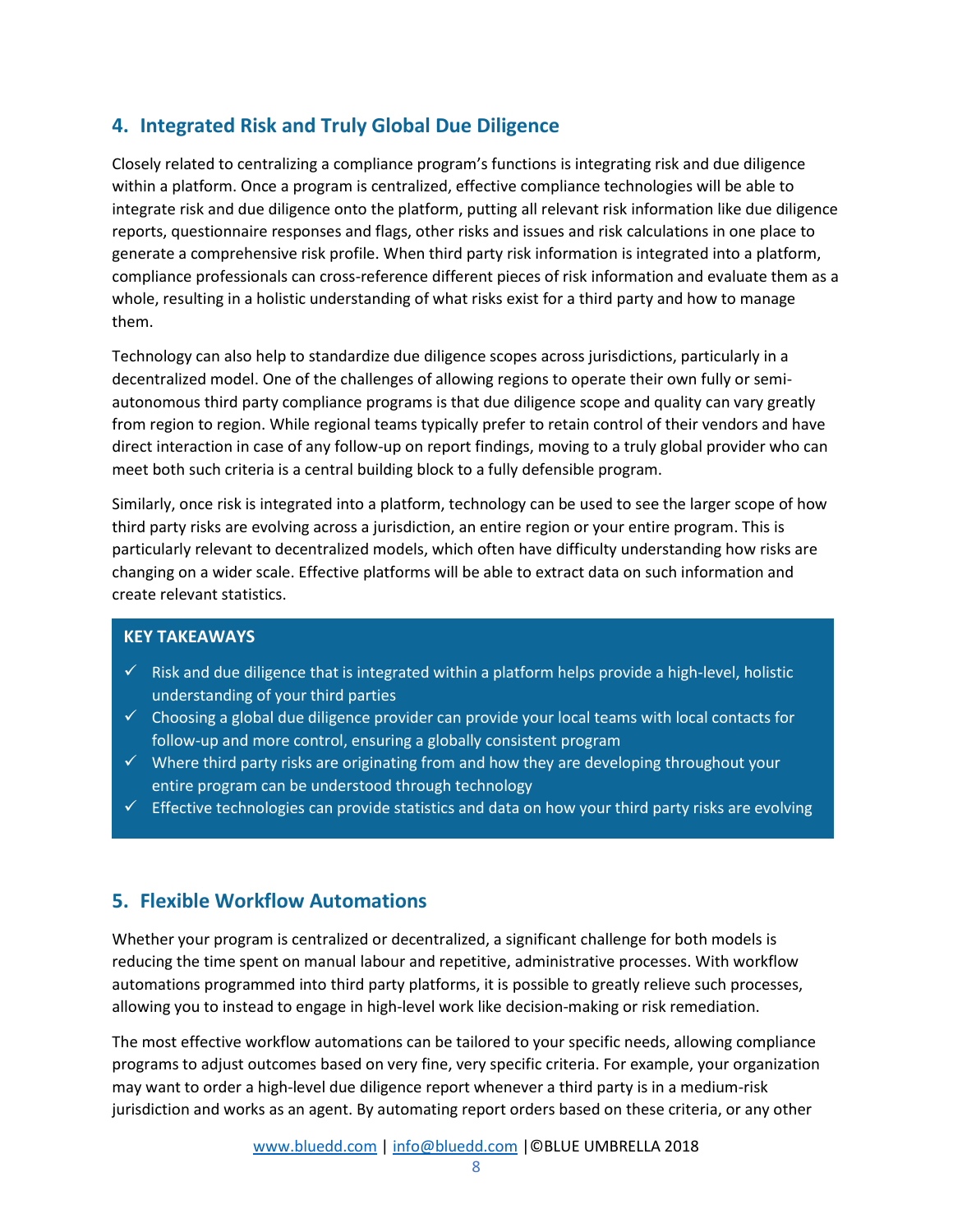criteria you may require, you can delegate low-level, manual tasks to the platform and save your own time and resources for tasks that will add more value to your program.

- $\checkmark$  Both models suffer from time spent on administrative processes that add little value
- $\checkmark$  Workflow automations, especially those that can be tailored to your business needs, can eliminate manual labour, saving you time and resources